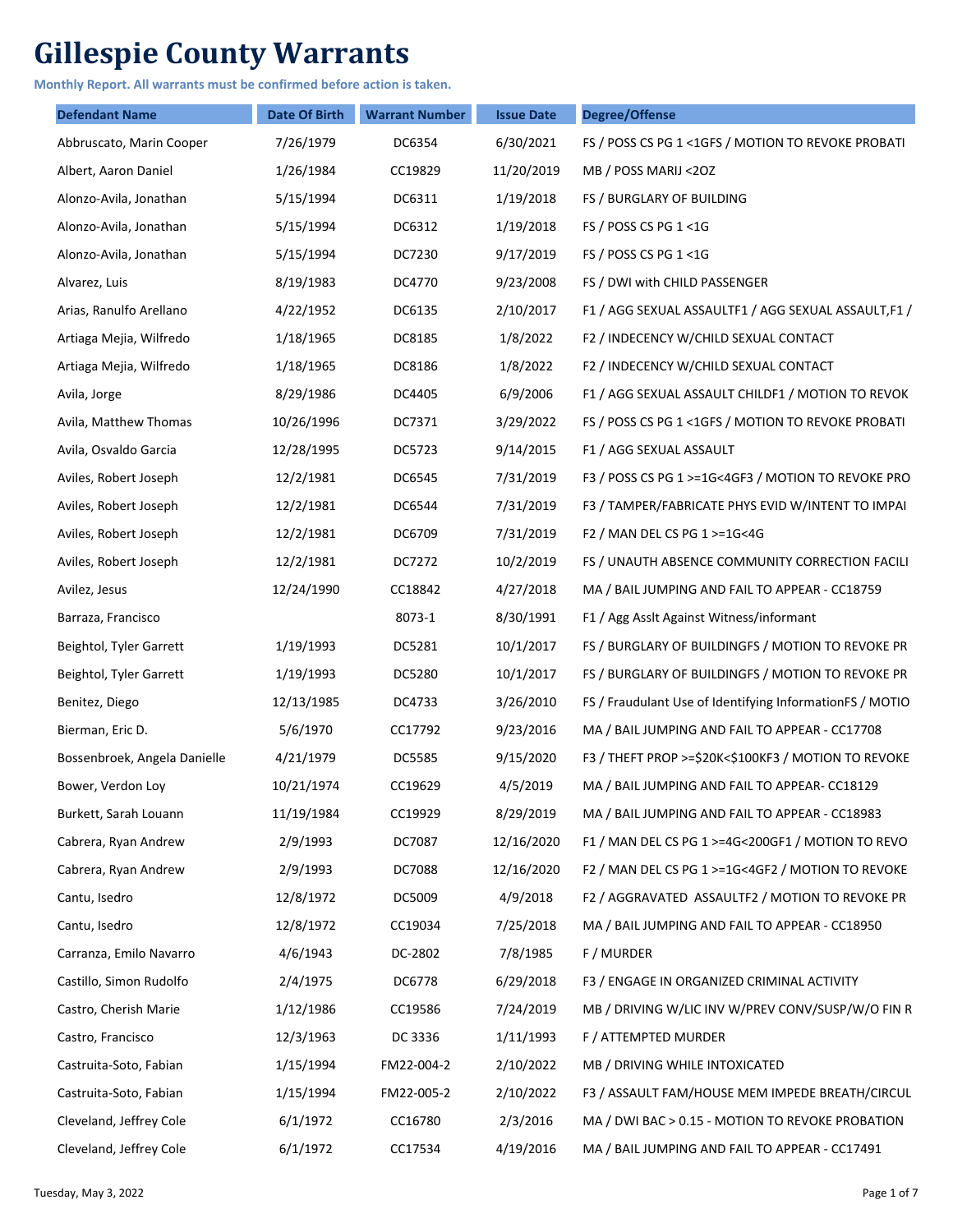| <b>Defendant Name</b>            | <b>Date Of Birth</b> | <b>Warrant Number</b> | <b>Issue Date</b> | <b>Degree/Offense</b>                                   |
|----------------------------------|----------------------|-----------------------|-------------------|---------------------------------------------------------|
| Clift, Trayanna Maureen          | 1/28/1997            | DC6664                | 3/17/2022         | FS / POSS CS PG 1 < 1GFS / MOTION TO REVOKE PROBATI     |
| Coleman, Jeffrey William         | 7/19/1968            | CC17770               | 1/4/2017          | MB / DRIVING WHILE INTOXICATED                          |
| Coliz, Jose M                    | 8/21/1983            | DC5284                | 12/14/2012        | F2 / BURGLARY OF HABITATION                             |
| Coliz, Jose M                    | 8/21/1983            | DC5285                | 12/14/2012        | F2 / BURGLARY OF HABITATION                             |
| Contreras, Heredia Guadalupe     | 12/12/1985           | DC6146                | 9/21/2017         | F3 / POSS CS PG 1 >= 1G<4GF3 / MOTION TO REVOKE PR      |
| Cribari, Michael Joseph          | 5/4/1960             | CC19234               | 10/4/2018         | MA / BAIL JUMPING AND FAIL TO APPEAR - CC19120          |
| Crouch, Colt Russell             | 8/15/1987            | DC7403                | 10/5/2021         | FS / MAN DEL CS PG 3/4 <28G                             |
| Crouch, Colt Russell             | 8/15/1987            | DC7402                | 10/5/2021         | F2 / POSS CS PG 2 >= 4G<400G                            |
| Crouch, Colt Russell             | 8/15/1987            | DC7400                | 10/5/2021         | F1 / MAN DEL CS PG 1 >=4G<200G                          |
| Crouch, Colt Russell             | 8/15/1987            | DC7401                | 10/5/2021         | F1 / MAN DEL CS PG 1 >=4G<200G                          |
| Crozier, Allan Scott             | 9/1/1981             | DC7321                | 12/30/2020        | F1 / MAN DEL CS PG 1 >=4G<200G                          |
| Crozier, Allan Scott             | 9/1/1981             | DC7260                | 4/17/2021         | F3 / ASSAULT FAM/HOUSE MEM IMPEDE BREATH/CIRCUL         |
| Crozier, Allan Scott             | 9/1/1981             | DC7322                | 4/17/2021         | FS / BURGLARY OF BUILDING                               |
| Cruz-Gomez, Javier               | 4/9/1992             | DC6780                | 1/27/2020         | F3 / POSS CS PG 1 >=1G<4GF3 / MOTION TO REVOKE PRO      |
| Daniel, Parker Wyatt             | 2/19/1990            | CC18713               | 3/6/2019          | MA / DRIVING WHILE INTOXICATED BAC >= 0.15 - MOTIO      |
| Davila, Stephanie Marie          | 8/30/1988            | DC5255                | 1/21/2022         | FS / INJURY CHILD/ELDERLY/DISABLED RECKLESS BODILY I    |
| De La Fuente Martinez, Antonio S | 9/16/1996            | FM21-012-2            | 10/4/2021         | MA / CRIMINAL TRESPASS W/DEADLY WEAPON                  |
| Delgado, Marisol                 | 11/21/1991           | CC19633               | 4/12/2019         | MA / BAIL JUMPING AND FAIL TO APPEAR- CC19421           |
| Diaz-Sosa, Adrian                | 9/9/1996             | DC6918                | 1/27/2020         | FS / DRIVING WHILE INTOXICATED W/CHILD UNDER 15 Y       |
| Elliott, Sheila Ann              | 11/9/1968            | DC7355                | 2/21/2020         | FS / POSS CS PG 1 <1G                                   |
| Esparza, Jessica Grace           | 4/9/1985             | 28027-2               | 12/1/2008         | M / DRIVING WHILE LICENSE INVALID                       |
| Espinoza, Pete Lee               | 7/7/1987             | CC19644               | 3/25/2020         | MA / VIOL BOND/PROTECTIVE ORDER                         |
| Espinoza, Pete Lee               | 7/7/1987             | CC19642               | 3/25/2020         | MA / VIOL BOND/PROTECTIVE ORDER                         |
| Ferguson, Julie Elizabeth        | 6/15/1958            | CC18189               | 3/29/2017         | MA / BAIL JUMPING AND FAIL TO APPEAR - CC18014          |
| Fernandez-Barron, Jose Manuel    | 3/10/1985            | DC4614                | 3/26/2010         | FS / DWI WITH CHILD PASSENGERFS / MOTION TO REVOK       |
| Fisher, Roger Lee, Jr.           | 1/14/1972            | DC5060                | 1/31/2018         | FS / Delivery of Controlled SubstanceFS / MOTION TO REV |
| Fisher, Roger Lee, Jr.           | 1/14/1972            | DC5061                | 1/31/2018         | F2 / Delivery of Controlled SubstanceF2 / MOTION TO RE  |
| Flores, Flora T.                 | 12/31/1966           | CC19867               | 7/10/2019         | MA / BAIL JUMPING AND FAIL TO APPEAR- CC18153           |
| Florez, Gabriel Juan             | 7/29/1978            | CC18894               | 6/13/2018         | MA / BAIL JUMPING AND FAIL TO APPEAR -CC18747           |
| Fuller, Nila Nicole              | 1/14/1983            | CC18831               | 6/13/2018         | MB / THEFT PROP >=\$100<\$750                           |
| Furmansky, Leonid Aleksandrovic  | 6/10/1989            | DC7604                | 12/30/2020        | FS / POSS CS PG $2 < 1$ G                               |
| Fyffe, Natalie Paige             | 11/16/1993           | DC8356                | 3/30/2022         | F2 / POSS CS PG 2 >= 4G<400G                            |
| Gaitan-Ibarra, Gilberto          | 3/30/1980            | CC18319               | 5/17/2017         | MA / BAIL JUMPING AND FAIL TO APPEAR - CC18206          |
| Gamboa-Nieto, Juan Valente       | 4/8/1993             | DC7408                | 3/29/2022         | F3 / POSS CS PG 1 >=1G<4GF3 / MOTION TO REVOKE PRO      |
| Gamboa-Nieto, Juan Valente       | 4/8/1993             | DC7409                | 3/29/2022         | FS / POSS CS PG 1 <1GFS / MOTION TO REVOKE PROBATI      |
| Gamboa-Nieto, Juan Valente       | 4/8/1993             | DC7574                | 3/29/2022         | F3 / POSS CS PG1 <1G DFZ IATF3 / MOTION TO REVOKE P     |
| Garcia, Larry Arnel              | 3/6/1969             | 28351-2               | 5/29/2009         | M / DRIVING WHILE LICENSE INVALID                       |
| Garcia, Timothy Adam             | 10/9/1988            | CC19006               | 7/19/2018         | MA / BAIL JUMPING AND FAIL TO APPEAR - CC18910          |
| Garcia-Oliva, Jose Manuel        | 12/29/2001           | DC7607                | 12/31/2020        | F3 / SMUGGLING OF PERSONS                               |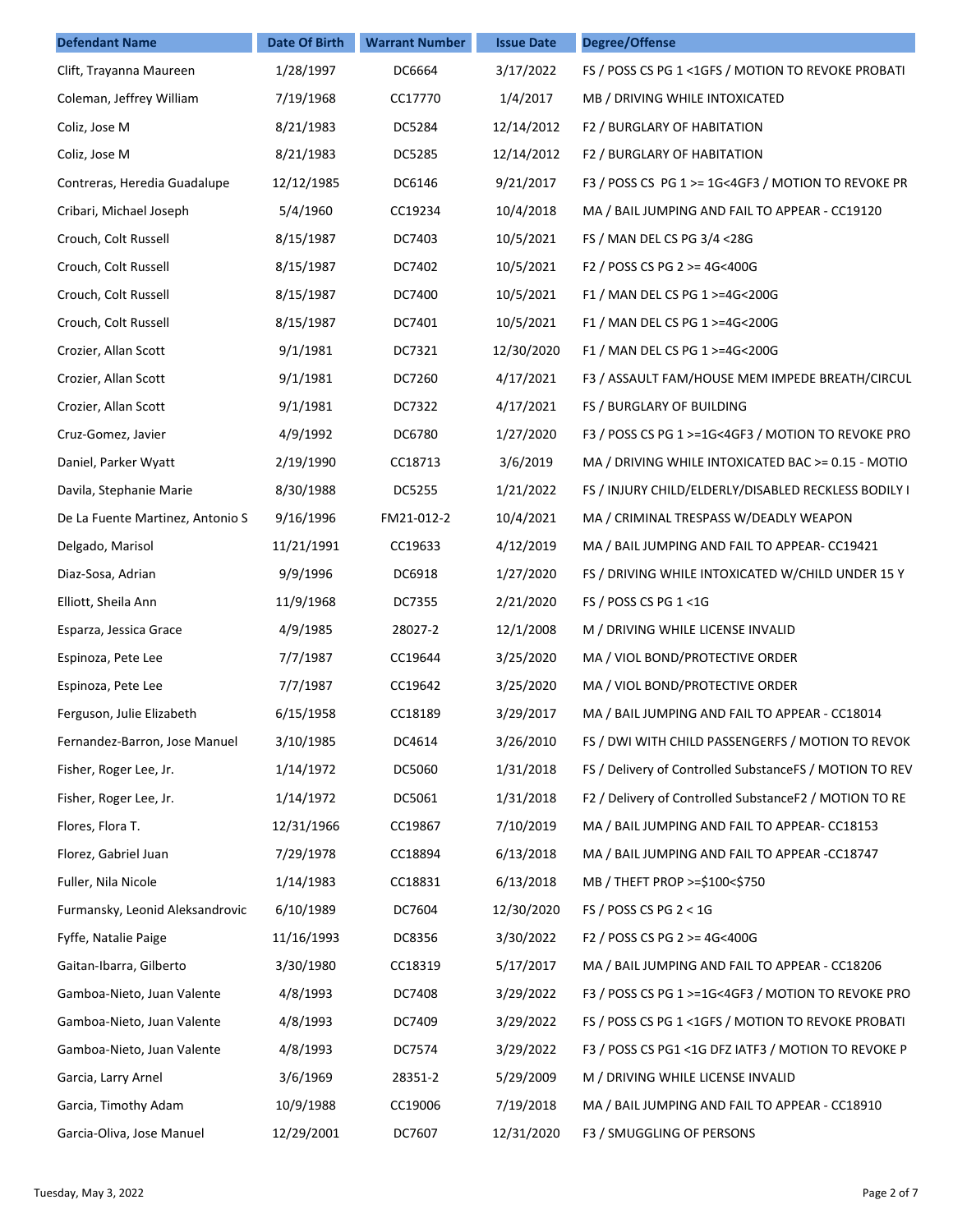| <b>Defendant Name</b>           | <b>Date Of Birth</b> | <b>Warrant Number</b> | <b>Issue Date</b> | <b>Degree/Offense</b>                              |
|---------------------------------|----------------------|-----------------------|-------------------|----------------------------------------------------|
| Garcia-Oliva, Jose Manuel       | 12/29/2001           | DC7608                | 12/31/2020        | FS / THEFT OF FIREARM                              |
| Garcia-Oliva, Jose Manuel       | 12/29/2001           | DC7606                | 12/31/2020        | F3 / POSS CS PG 1 >=1G<4G                          |
| Garcia-Oliva, Jose Manuel       | 12/29/2001           | DC7735                | 5/24/2021         | F3 / SMUGGLING OF PERSONS                          |
| Garcia-Oliva, Jose Manuel       | 12/29/2001           | DC7734                | 5/25/2021         | F3 / SMUGGLING OF PERSONS                          |
| Gomez, Daniel Adam              | 2/1/1989             | DC7644                | 4/17/2021         | F3 / ASSAULT FAMILY/HOUSEHOLD MEMBER PREV CONV     |
| Gomez, Daniel Adam              | 2/1/1989             | DC7645                | 4/17/2021         | F3 / ASSAULT FAMILY/HOUSEHOLD MEMBER PREV CONV     |
| Gomez, Francisco Jesus          | 10/4/1973            | DC5304                | 9/19/2017         | F1 / AGG SEXUAL ASSAULT CHILDF1 / MOTION TO REVOK  |
| Gomez, Francisco Jesus          | 10/4/1973            | DC5305                | 9/19/2017         | F2 / INDECENCY W/CHILD SEXUAL CONTACTF2 / MOTION   |
| Gomez, Francisco Jesus          | 10/4/1973            | DC5303                | 9/19/2017         | F1 / SEXUAL ABUSE OF CHILD CONTINIUOUS: VICTIM UND |
| Gonce, Christine Mae            | 12/7/1972            | CC19847               | 6/27/2019         | MA / BAIL JUMPING AND FAIL TO APPEAR-CC19559       |
| Gonzales, David, Jr.            | 12/24/1972           | 31675-2               | 1/18/2010         | MB / DRIVING WHILE LIC INVALID W/PREV CONV OR SUS  |
| Gonzales-Rangel, Jose Guadalupe | 2/2/1987             | FM415-2               | 1/25/2015         | MB / TERRORISTIC THREAT CAUSE FEAR OF IMMINENT SB  |
| Gonzalez, Juan Negrete          | 5/30/1961            | 06-0086-1             | 5/9/2007          | M / Driving While License Invalid                  |
| Gonzalez-Cortez, Angel          | 12/8/1981            | DC5178                | 9/19/2017         | F1 / ENGAGE IN ORGANIZED CRIMINAL ACTIVITYF1 / MOT |
| Gurrola, Jose Manuel            | 8/25/1978            | DC5462                | 4/18/2018         | F3 / DRIVING WHILE INTOXICATED 3RD OR MORE         |
| Gurrola, Navor Dixon            | 7/12/1981            | DC4681                | 3/25/2010         | FS / D.W.I. WITH CHILD PASSENGERFS / MOTION TO REV |
| Guzman, Miguel Angel            | 6/22/1979            | DC8112                | 12/17/2021        | F / MAN DEL CS PG 1 >=400G                         |
| Guzman, Miguel Angel            | 6/22/1979            | DC8113                | 12/17/2021        | FS / POSS CS PG 1 <1G                              |
| Guzman, Victor Hugo, Jr.        | 11/22/1996           | DC7410                | 9/20/2021         | F3 / TAMPER/FABRICATE PHYS EVID W/INTENT TO IMPAI  |
| Guzman, Victor Hugo, Jr.        | 11/22/1996           | DC7933                | 9/30/2021         | F3 / PROH SUBSTANCE/ITEM IN CORR/CIV COM FACILITY  |
| Guzman, Victor Hugo, Jr.        | 11/22/1996           | DC7935                | 9/30/2021         | FS / POSS CS PG $2 < 1$ G                          |
| Guzman, Victor Hugo, Jr.        | 11/22/1996           | DC7934                | 9/30/2021         | FS / POSS CS PG 1 <1G                              |
| Halfacer, Matthew Charles       | 2/25/1991            | DC8276                | 1/28/2022         | F1 / MAN DEL CS PG 1 >=4G<200G                     |
| Harrington, Peter Mark          | 6/29/1961            | DC5112                | 7/29/2011         | F3 / FELONY ASSAULT FAMILY VIOLENCE                |
| Hernadez, Juan Raul             | 1/29/1996            | DC6169                | 11/10/2018        | F3 / INDECENCY W/A CHILD EXPOSES                   |
| Hernandez Ortega, Juan Raul     | 1/29/1996            | CC19953               | 10/2/2019         | MA / BAIL JUMPING AND FAIL TO APPEAR-CC19823       |
| Hernandez, Federico             | 3/2/1978             | CC19943               | 9/11/2019         | MA / BAIL JUMPING AND FAIL TO APPEAR - CC19587     |
| Hernandez, Jacqueline           | 12/26/1986           | DC7439                | 3/29/2022         | F2 / POSS CS PG 1 >=4G<200GF2 / MOTION TO REVOKE P |
| Hernandez, Jacqueline           | 12/26/1986           | DC7440                | 3/29/2022         | F3 / PROH SUBSTANCE/ITEM IN CORR/CIV COM FACILITYF |
| Hernandez, Ralph                | 12/28/1977           | DC7937                | 9/29/2021         | F3 / POSS CS PG 1 >=1G<4G                          |
| Hernandez-Miranda, Omar         | 1/16/1985            | CC19930               | 8/29/2019         | MA / BAIL JUMPING AND FAIL TO APPEAR- CC19748      |
| Herrera, David                  | 4/30/1986            | 22012                 | 3/14/2022         | MB / DRIVING WHILE INTOXICATED                     |
| Herrera, Isidro                 | 5/15/1965            | DC 3338               | 1/11/1993         | F / ATTEMPTED MURDER                               |
| HERRERA, NICOLAS                | 9/5/1983             | DC7736                | 5/25/2021         | F3 / THEFT PROP >=\$2500<\$30K ENH IAT             |
| Herrera, Theresa                | 1/5/2000             | CC19110               | 11/24/2020        | MB / THEFT PROP >=\$100<\$750                      |
| Hertel, Frank                   | 5/10/1943            | DC4271                | 3/16/2010         | F2 / AGG ASSAULT W/DEADLY WEAPONF2 / MOTION TO     |
| Hill, William Lamar             | 7/9/1989             | DC7939                | 12/17/2021        | F1 / MAN DEL CS PG 1 >=4G<200G                     |
| Hoover, John Steven             | 8/4/1966             | CC18066               | 3/3/2017          | MA / BAIL JUMPING AND FAIL TO APPEAR - CC17919     |
| Hunter, Donovan Niel            | 11/24/1992           | DC8039                | 11/12/2021        | F3 / POSS CS PG 1 >=1G<4G                          |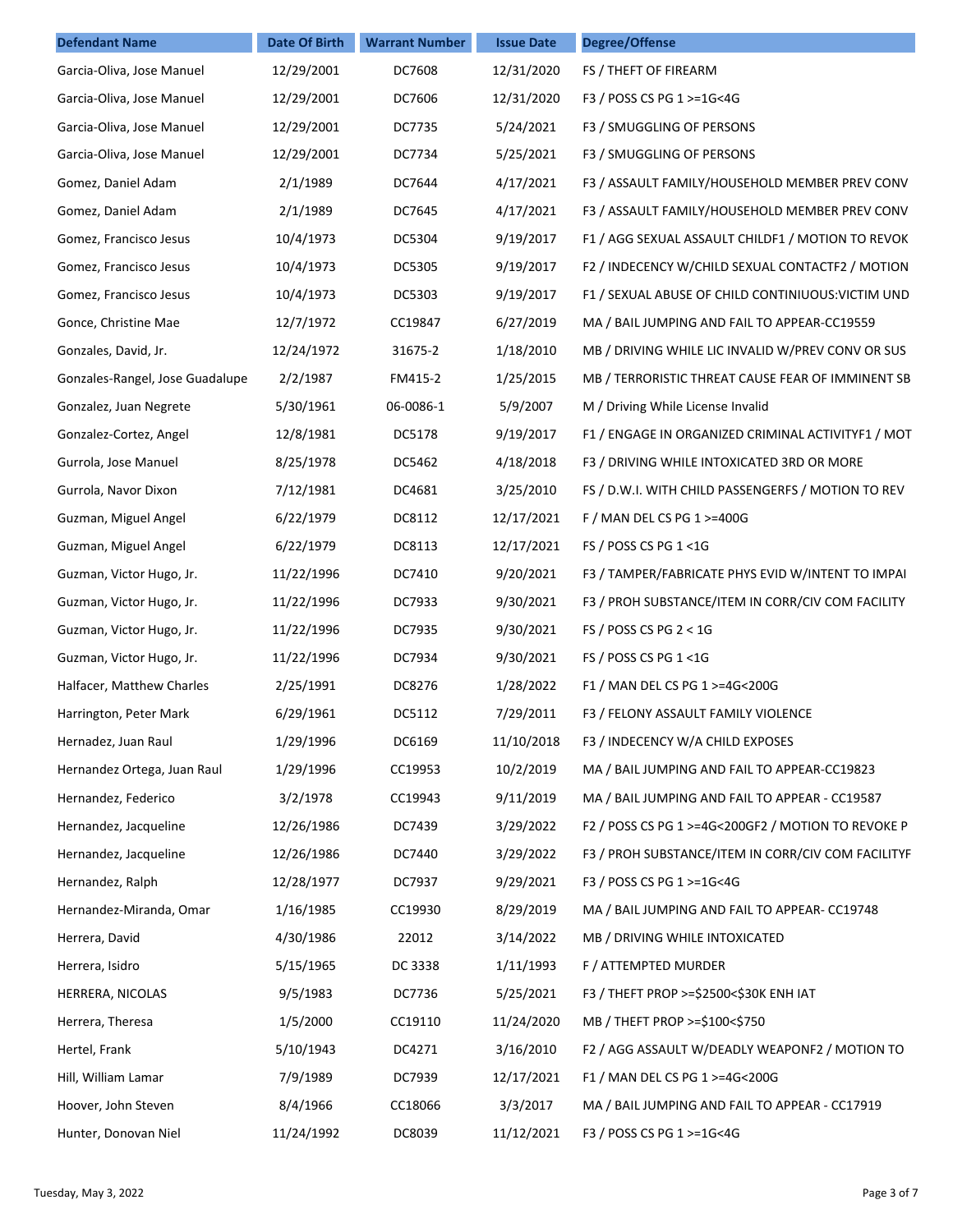| <b>Defendant Name</b>         | <b>Date Of Birth</b> | <b>Warrant Number</b> | <b>Issue Date</b> | <b>Degree/Offense</b>                                |
|-------------------------------|----------------------|-----------------------|-------------------|------------------------------------------------------|
| Isenberger, Tiffany           | 9/8/1989             | CC19280               | 11/20/2019        | MB / DRIVING W/LIC INV W/PREV CONV/SUSP/W/O FIN R    |
| James, David Samuel           | 9/8/1997             | DC8042                | 10/28/2021        | F3 / TAMPER/FABRICATE PHYS EVID W/INTENT TO IMPAI    |
| JOHNSON, ISAIAH ANTHONY       | 1/21/1993            | DC8116                | 12/4/2021         | FS / BURGLARY OF BUILDING                            |
| JOHNSON, ISAIAH ANTHONY       | 1/21/1993            | DC8311                | 3/1/2022          | F3 / EVADING ARREST DET W/VEH                        |
| JOHNSON, ISAIAH ANTHONY       | 1/21/1993            | DC8312                | 3/1/2022          | FS / CRIMINAL MISCHIEF >=\$2,500<\$30K               |
| Jones, Brandon Jay            | 9/22/1980            | FM422-2               | 3/27/2015         | FS / FORGERY FINANCIAL INSTRUMENT                    |
| Jones, Brandon Jay            | 9/22/1980            | DC6106                | 9/30/2016         | F2 / BURGLARY OF HABITATION                          |
| Jones, Brandon Jay            | 9/22/1980            | DC6105                | 9/30/2016         | F3 / FORGERY FINANCIAL INSTRUMENT ELDERLY            |
| Jones, Brandon Jay            | 9/22/1980            | DC6104                | 9/30/2016         | FS / THEFT STOLEN PROP>=\$1,500<\$20K                |
| Keeney, Johnny Shawn          | 2/9/1980             | CC19572               | 2/14/2019         | MA / BAIL JUMPING AND FAIL TO APPEAR - CC19293       |
| Kelly, Tracey Laverne         | 9/7/1962             | FM21-017-2            | 10/12/2021        | F1 / MAN DEL CS PG 1 >=4G<200G                       |
| Kelly, Tracey Laverne         | 9/7/1962             | FM21-015-2            | 10/12/2021        | F3 / POSS CS PG1 <1G DFZ IAT 481.115                 |
| Kelly, Tracey Laverne         | 9/7/1962             | FM21-016-2            | 10/12/2021        | F3 / TAMPER/FABRICATE PHYS EVID W/INTENT TO IMPAI    |
| Kern, Judson Harrison, III    | 9/16/1975            | CC19919               | 8/2/2019          | MA / BAIL JUMPING AND FAIL TO APPEAR-CC19654         |
| Kinas, Tommy Deen             | 2/21/1980            | DC8044                | 1/25/2022         | FS / POSS CS PG 1 <1G                                |
| Knighton, Mary Alison         | 7/17/1964            | CC18724               | 4/20/2018         | MA / DRIVING WHILE INTOXICATED BAC > 0.15            |
| Laminack, Christopher Alan    | 6/4/1975             | CC18435               | 12/12/2018        | MA / DRIVING WHILE INTOXICATED 2ND - MOTION TO RE    |
| Lara, Jose Arturo             | 10/31/1992           | DC8119                | 12/4/2021         | FS / POSS CS PG 1 <1G                                |
| Lawless, Jessica Lynn         | 5/21/1977            | DC4688                | 12/19/2014        | FS / THEFT BY CHECKFS / MOTION TO REVOKE PROBATIO    |
| Ledezma, Ricardo              | 3/23/1958            | FM045-1               | 3/23/2016         | F1 / Aggravated Sexual Assault Of A Child            |
| Li, Sergio Joe                | 10/30/1977           | CC18286               | 5/9/2017          | MA / POSS CS PG 3 < 28G                              |
| Li, Sergio Joe                | 10/30/1977           | CC18328               | 6/5/2017          | MA / BAIL JUMPING AND FAIL TO APPEAR - CC18282       |
| Lima, Ludwin                  | 1/10/1992            | 21033                 | 10/4/2021         | F3 / ASSAULT FAM/HOUSE MEM IMPEDE BREATH/CIRCUL      |
| Llamas-Cordoba, Everardo      | 1/5/1995             | DC7265                | 12/11/2019        | FS / POSS CS PG 1 <1G                                |
| Lopez Jr., Antonio            | 4/27/1986            | DC7364                | 9/23/2021         | FS / POSS CS PG 1 <1G                                |
| Lopez Jr., Antonio            | 4/27/1986            | DC8048                | 11/1/2021         | F3 / BAIL JUMPING AND FAIL TO APPEAR FELONYF3 / BAIL |
| Lopez, Emilio Rodriguez       | 4/17/1952            | DC5182                | 9/22/2017         | F1 / ENGAGE IN ORGANIZED CRIMINAL ACTIVITYF1 / MOT   |
| Lopez, Gabriel Rodriguez, Sr. | 10/2/1954            | DC5180                | 5/29/2020         | F1 / ENGAGE IN ORGANIZED CRIMINAL ACTIVITYF1 / MOT   |
| Lopez, Johnny Ray             | 8/26/1991            | CC19518               | 1/31/2019         | MA / BAIL JUMPING AND FAIL TO APPEAR-CC19275         |
| Lopez, Michael Adrian         | 2/11/1981            | 27895-2               | 12/1/2008         | M / DRIVING WHILE LICENSE INVALID                    |
| Mancada, Jose de Jesus        | 12/4/1988            | DC7772                | 6/17/2021         | F1 / SEX ABUSE OF CHILD CONTINUOUS: VICTIM UNDER 1   |
| Mancha, Ricardo, Jr.          | 6/17/1989            | DC5945                | 3/8/2022          | FS / POSS CS PG 1 < 1GFS / MOTION TO REVOKE PROBATI  |
| Mancha, Ricardo, Jr.          | 6/17/1989            | DC6044                | 3/8/2022          | FS / MAN DEL CS PG 3/4 < 28 GFS / MOTION TO REVOKE P |
| Mancha, Ricardo, Jr.          | 6/17/1989            | DC7332                | 3/8/2022          | F3 / BAIL JUMPING AND FAIL TO APPEAR FELONYF3 / MO   |
| Martine, Gerard Clement       | 11/20/1957           | DC7286                | 10/5/2019         | F3 / INJURY CHILD/ELDERLY/DISABLE W/INT BODILY INJ   |
| Martinez, Armando Cortez      | 2/17/1977            | DC5520                | 6/20/2014         | F1 / SEXUAL ABUSE OF CHILD CONTINIUOUS: VICTIM UND   |
| Martinez, Vicente Hernandez   | 7/19/1972            | DC4648                | 8/9/2007          | F3 / FELONY D.W.I.                                   |
| Martinez, Vicente Hernandez   | 7/19/1972            | DC4648                | 10/23/2007        | F3 / FELONY D.W.I.                                   |
| McCollum, Michael Jeffrey     | 8/14/1986            | DC7108                | 3/17/2022         | F3 / POSS CS PG 1 >=1G<4GF3 / MOTION TO REVOKE PRO   |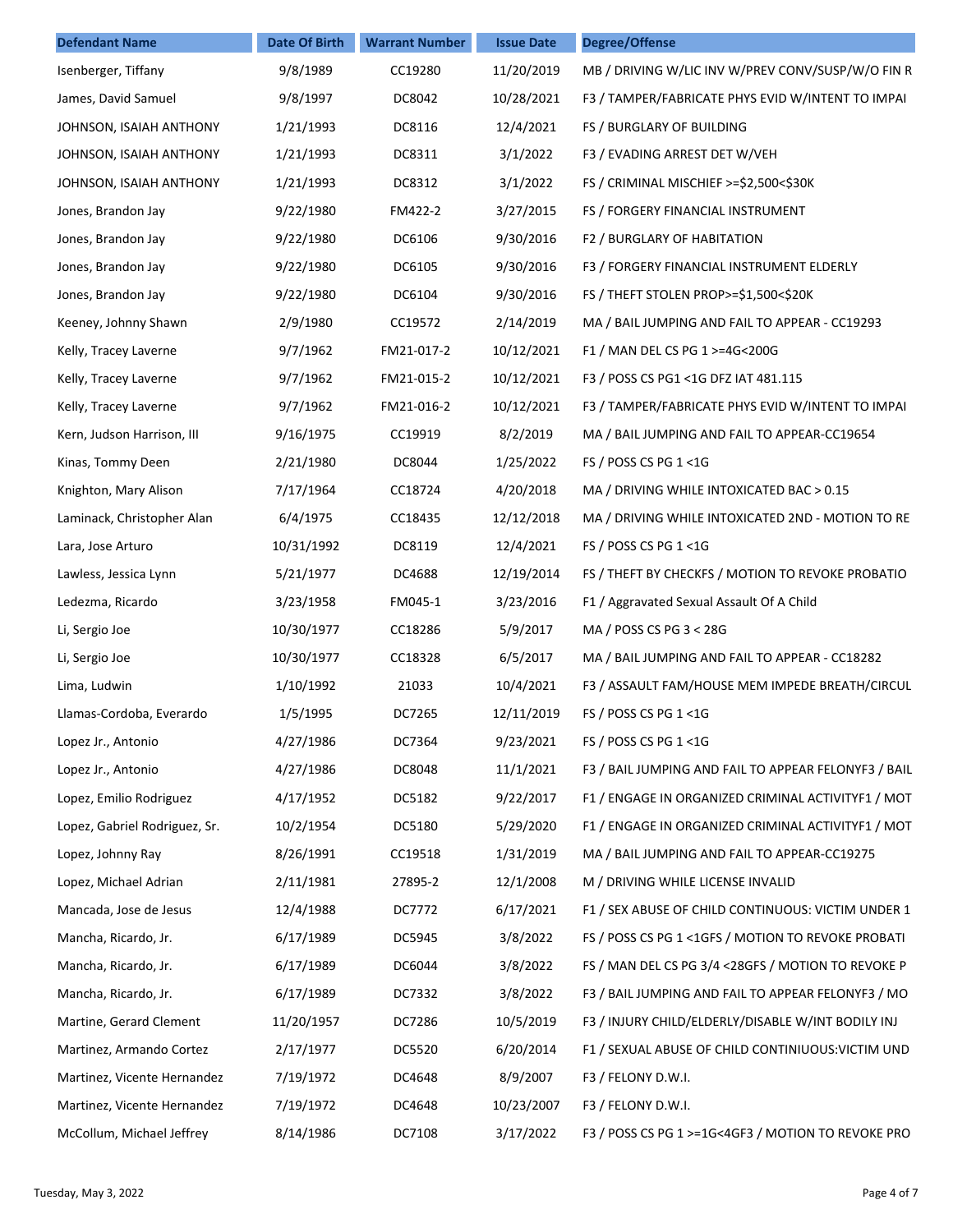| <b>Defendant Name</b>     | <b>Date Of Birth</b> | <b>Warrant Number</b> | <b>Issue Date</b> | <b>Degree/Offense</b>                                 |
|---------------------------|----------------------|-----------------------|-------------------|-------------------------------------------------------|
| McCoy, Shanan Paul, Jr.   | 2/12/1997            | DC8314                | 3/7/2022          | FS / EVADING ARREST DET W/PREV CONVICTION             |
| Medina, Felicia Anna      | 7/1/1987             | DC6134                | 1/21/2022         | FS / DRIVING WHILE INTOXICATED W/CHILD UNDER 15 Y     |
| Mendoza-Rodriguez, Jose   | 9/10/1994            | DC7455                | 12/28/2020        | F2 / SMUGGLING OF PERSONS: UNDER 18 YOAF2 / MOTI      |
| Mendoza-Rodriguez, Jose   | 9/10/1994            | DC7454                | 12/28/2020        | F3 / POSS CS PG 1 >=1G<4GF3 / MOTION TO REVOKE PRO    |
| Millward, John Vincent    | 10/8/1967            | CC18354               | 6/29/2017         | MA / BAIL JUMPING AND FAIL TO APPEAR - CC18238        |
| Miranda, Scarlett Yaoska  | 3/14/1985            | DC8316                | 3/14/2022         | FS / POSS CS PG 1 <1G                                 |
| Morales, Jose A.          | 12/27/1988           | 29666-2               | 1/18/2010         | MB / DRIVING WHILE LIC INVALID/ SUSP                  |
| Morris, Kristopher Edward | 6/23/1978            | DC7298                | 1/14/2021         | F3 / POSS CS PG 1 >=1G<4GF3 / MOTION TO REVOKE PRO    |
| Munoz, Abel Montoya       | 3/20/1965            | DC5057                | 1/15/2011         | F3 / FELONY DRIVING WHILE INTOXICATED                 |
| Naranjo, Juan Eduardo     | 11/1/1993            | DC6136                | 7/22/2020         | F3 / POSS CS PG 1 <1G DRUG FREE ZONE                  |
| Neri, Alan Martin         | 9/29/1992            | DC6668                | 5/10/2021         | F3 / EVADING ARREST DET W/VEHF3 / MOTION TO REVO      |
| Neri, Ariel               | 4/25/1990            | CC18022               | 1/18/2017         | MA / BAIL JUMPING AND FAIL TO APPEAR - CC17879        |
| Neri, Felipe              | 9/24/1975            | DC6016                | 9/1/2020          | F3 / TAMPER/FABRICATE PHYS EVID W/INTENT TO IMPAI     |
| Neri, Felipe              | 9/24/1975            | DC7299                | 9/1/2020          | F1 / MAN DEL CS PG 1 >=4G<200GF1 / MOTION TO REVO     |
| Nero, Karl Kent           | 6/14/1962            | DC8321                | 3/7/2022          | F3 / TAMPER/FABRICATE PHYS EVID W/INTENT TO IMPAI     |
| Nero, Karl Kent           | 6/14/1962            | DC8322                | 3/7/2022          | F3 / UNL POSS FIREARM BY FELON                        |
| Nero, Karl Kent           | 6/14/1962            | DC8323                | 3/7/2022          | F2 / POSS CS PG 1/1-B >=4G<200G                       |
| Nero, Karl Kent           | 6/14/1962            | DC8320                | 3/7/2022          | F3 / POSS CS PG 1/1-B >=1G<4G                         |
| Nguyen, Yen Thingoc       | 2/5/1976             | DC7549                | 10/21/2020        | FS / THEFT PROP >=\$2,500<\$30K                       |
| Nordtvedt, Dalton Ray     | 1/24/1993            | DC7959                | 2/24/2022         | FS / POSS CS PG 1 <1G                                 |
| Olivera, Alfonso          | 12/15/1989           | DC 5161               | 10/14/2011        | FS / Possession of Controlled Substance PG 1 < 1 gram |
| Olivera, Ancelmo          | 6/20/1984            | DC4844                | 3/26/2010         | F3 / FORGERY OF A GOVERNMENT RECORDF3 / MOTION        |
| Olsen, Norman Terry, Jr.  | 7/19/1950            | DC5954                | 4/27/2016         | F3 / DRIVING WHILE INTOXICATED 3RD OR MORE            |
| Olvera, Antonia           | 6/13/1974            | DC6799                | 7/20/2018         | F3 / DRIVING WHILE INTOXICATED 3RD OR MORE            |
| Orozco, Joel              | 3/19/1992            | DC8227                | 1/8/2022          | F3 / UNL POSS FIREARM BY FELON                        |
| Orozco, Joel              | 3/19/1992            | DC8226                | 1/8/2022          | FS / POSS CS PG 1 <1G                                 |
| Ortega, Jesus J           | 6/18/1953            | DC6137                | 3/17/2017         | F1 / SEXUAL ABUSE OF CHILD CONTINIUOUS: VICTIM UND    |
| Ortega, Jesus J           | 6/18/1953            | DC6138                | 3/17/2017         | F1 / AGG SEXUAL ASSAULT                               |
| Ortega, Jesus J           | 6/18/1953            | DC6138                | 4/21/2017         | F1 / AGG SEXUAL ASSAULT                               |
| Ortega, Jesus J           | 6/18/1953            | DC6137                | 4/21/2017         | F1 / SEXUAL ABUSE OF CHILD CONTINIUOUS: VICTIM UND    |
| Ortega, Jesus J           | 6/18/1953            | DC6391                | 5/31/2017         | F3 / BAIL JUMPING AND FAIL TO APPEAR FELONY           |
| Ortega, Jesus J           | 6/18/1953            | DC6390                | 5/31/2017         | F3 / BAIL JUMPING AND FAIL TO APPEAR FELONY           |
| Osorio, Lino              | 3/27/1971            | CC19063               | 8/1/2018          | MA / BAIL JUMPING AND FAIL TO APPEAR - CC17771        |
| Parker, Barkley Wallace   | 12/2/1985            | CC18949               | 6/28/2018         | MA / BAIL JUMPING AND FAIL TO APPEAR - CC17809        |
| Parvin, Tyler             | 8/18/1994            | DC7249                | 5/7/2021          | F2 / POSS CS PG 1 >=4G<200G                           |
| Patton, Leisha Crider     | 10/2/1980            | DC8062                | 11/12/2021        | F3 / POSS CS PG1 <1G DFZ IAT                          |
| Payne, Joshua Bryant      | 8/2/1979             | DC7081                | 9/30/2020         | F2 / SEX OFFENDERS DUTY TO REGISTER LIFE/90 DAYF2 /   |
| Petty, Lacey Gwendolyn    | 1/10/1993            | DC7417                | 6/30/2021         | F2 / POSS CS PG 1 >=4G<200G                           |
| Petty, Lacey Gwendolyn    | 1/10/1993            | DC7671                | 6/30/2021         | F3 / POSS CS PG1 <1G DFZ IAT                          |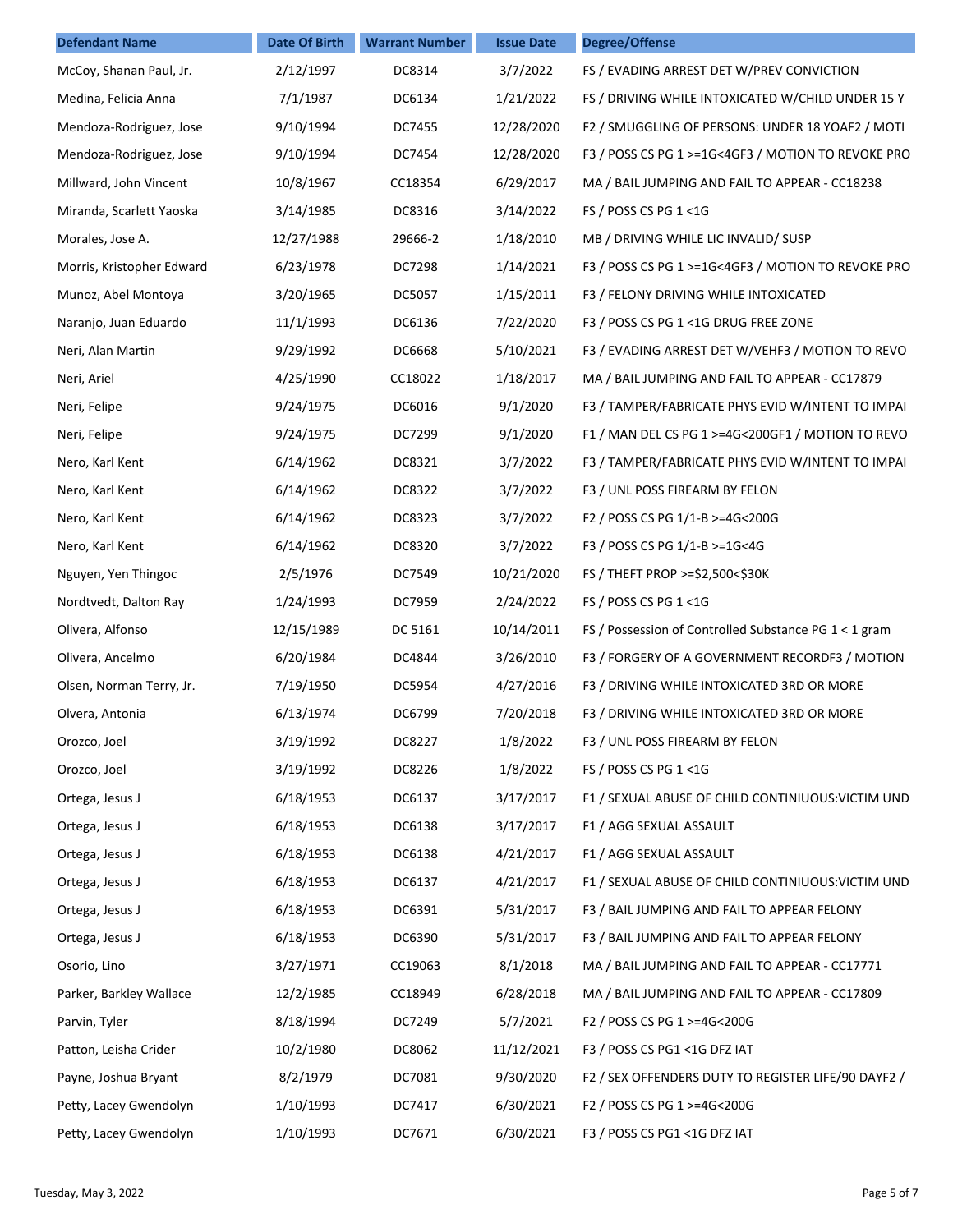| <b>Defendant Name</b>           | Date Of Birth | <b>Warrant Number</b> | <b>Issue Date</b> | <b>Degree/Offense</b>                                 |
|---------------------------------|---------------|-----------------------|-------------------|-------------------------------------------------------|
| Quintero, Roy                   | 4/1/1986      | DC6650                | 8/5/2021          | FS / POSS CS PG 1 <1G                                 |
| Quinteros, Francisca Del Carmen | 4/10/1985     | DC6975                | 1/9/2019          | FS / FORGERY FINANCIAL INSTRUMENT                     |
| Quinteros, Francisca Del Carmen | 4/10/1985     | DC6976                | 1/9/2019          | FS / FORGERY FINANCIAL INSTRUMENT                     |
| Quinteros, Francisca Del Carmen | 4/10/1985     | DC6977                | 1/9/2019          | FS / FORGERY FINANCIAL INSTRUMENT                     |
| Quinteros, Francisca Del Carmen | 4/10/1985     | DC6978                | 1/9/2019          | FS / FORGERY FINANCIAL INSTRUMENT                     |
| Recendiz-Penaloza, Evelardo     | 5/1/1986      | CC18608               | 1/31/2018         | MA / BAIL JUMPING AND FAIL TO APPEAR - CC18172        |
| Rex, Isaac Bartlett             | 7/11/1984     | DC7300                | 10/9/2019         | FS / THEFT PROP >=\$2,500<\$30K                       |
| Reyes, Jose Luis De Los         | 2/9/1999      | DC6446                | 10/6/2017         | F2 / INDECENCY W/CHILD SEXUAL CONTACT                 |
| Reyes, Nicole Marie             | 2/11/1985     | CC19941               | 9/11/2019         | MA / BAIL JUMPING AND FAIL TO APPEAR- CC19622         |
| Reyes-Licona, Marcelino         | 6/1/1991      | CC17851               | 9/21/2017         | MA / DRIVING WHILE INTOXICATED 2ND - MOTION TO RE     |
| Rivera, Oscar A.                | 4/10/1959     | DC4922                | 3/24/2016         | F3 / FELONY DRIVING WHILE INTOXICATED                 |
| ROBBINS, CHRISTOPHER            | 1/18/1977     | DC7421                | 10/26/2021        | F1 / MAN DEL CS PG 1 >=4G<200GF1 / MOTION TO REVO     |
| ROBBINS, CHRISTOPHER            | 1/18/1977     | DC7420                | 10/26/2021        | F2 / MAN DEL CS PG 1 >=1G<4GF2 / MOTION TO REVOKE     |
| Robbins, Jamie Lee              | 4/6/1984      | DC7553                | 10/26/2021        | FS / POSS CS PG 1 < 1GFS / MOTION TO REVOKE PROBATI   |
| Robbins, Jamie Lee              | 4/6/1984      | DC7554                | 10/26/2021        | F3 / POSS CS PG 1 >=1G<4GF3 / MOTION TO REVOKE PRO    |
| Robbins, Jamie Lee              | 4/6/1984      | DC7423                | 10/26/2021        | F2 / POSS CS PG 1 >=4G<200GF2 / MOTION TO REVOKE P    |
| Robbins, Jamie Lee              | 4/6/1984      | DC7422                | 10/26/2021        | F3 / TAMPER/FABRICATE PHYS EVID W/INTENT TO IMPAI     |
| Ruiz, Christopher Neal          | 9/2/1984      | DC8069                | 11/12/2021        | F3 / PROH SUBSTANCE/ITEM IN CORR/CIV COM FACILITY     |
| Salinas, Nicholas Shade         | 9/16/1993     | CC18920               | 1/17/2020         | MA / MOTION TO REVOKE PROBATION-POSS MARJ<20Z         |
| Sanchez, Christopher Damian     | 9/9/1985      | DC7484                | 7/22/2020         | F2 / AGG ASSAULT W/DEADLY WEAPON                      |
| Sanchez, Lorenzo                | 10/3/1978     | DC4549                | 3/25/2010         | F3 / INJURY TO A CHILDF3 / MOTION TO REVOKE PROBAT    |
| Sansom, Breeanna Hailee         | 10/11/1999    | DC7084                | 11/15/2021        | FS / POSS CS PG 1 <1GFS / MOTION TO REVOKE PROBATI    |
| Santana, Edgar                  | 10/9/2000     | DC7793                | 6/21/2021         | F3 / OBSTRUCTION OR RETALIATION                       |
| Santana, Edgar                  | 10/9/2000     | DC7794                | 6/21/2021         | F2 / POSS W/INT TO PROMOTE CHILD PORNOGRAPHY          |
| Schmidt, Ricky Alan             | 11/23/1972    | CC19920               | 8/2/2019          | MA / BAIL JUMPING AND FAIL TO APPEAR-CC17952          |
| Schulgen, Michael Joseph        | 8/21/1973     | DC7061                | 1/21/2022         | FS / POSS CS PG 1 < 1GFS / MOTION TO REVOKE PROBATI   |
| Sepulveda, Omar                 | 5/3/1954      | CC18966               | 7/3/2018          | MA / BAIL JUMPING AND FAIL TO APPEAR - CC18864        |
| Shepard, Justin Tyler           | 2/13/1991     | FM22-002-1            | 2/7/2022          | MA / VIOL BOND/PROTECTIVE ORDER                       |
| Shepard, Justin Tyler           | 2/13/1991     | FM22-003-1            | 2/7/2022          | MA / VIOL BOND/PROTECTIVE ORDER                       |
| Shifflett Dileo, Wyatt Austin   | 4/1/1997      | DC7368                | 7/2/2021          | FS / POSS CS PG 1 <1G                                 |
| Shifflett Dileo, Wyatt Austin   | 4/1/1997      | DC7427                | 7/2/2021          | FS / MAN DEL CS PG 1 <1G                              |
| Shifflett Dileo, Wyatt Austin   | 4/1/1997      | DC7426                | 7/2/2021          | F3 / POSS CS PG1 <1G DFZ IAT                          |
| Sims, Jay Vaughn                | 7/27/1960     | DC4973                | 5/29/2020         | F3 / FELONY THEFT, \$20,000/\$100,000F3 / MOTION TO R |
| Smith, Kirsha Tonee             | 12/15/1980    | DC8331                | 3/14/2022         | F3 / PROH SUBSTANCE/ITEM IN CORR/CIV COM FACILITY     |
| Smith, Kirsha Tonee             | 12/15/1980    | DC8330                | 3/14/2022         | F2 / POSS CS PG 1 >=4G<200G                           |
| Sosa, Emiliano                  | 12/30/1993    | CC19009               | 8/16/2018         | MB / POSS MARIJ <20Z                                  |
| Stemen-Flores, Brittany Brianne | 6/26/1992     | DC8160                | 12/17/2021        | FS / POSS CS PG 1 <1G                                 |
| Taylor, Michael Cody            | 6/4/1990      | DC8079                | 11/12/2021        | FS / POSS CS PG 1 <1G                                 |
| Taylor, Ricky Lee               | 8/12/1960     | CC19753               | 8/6/2019          | MB / INDECENT EXPOSURE                                |